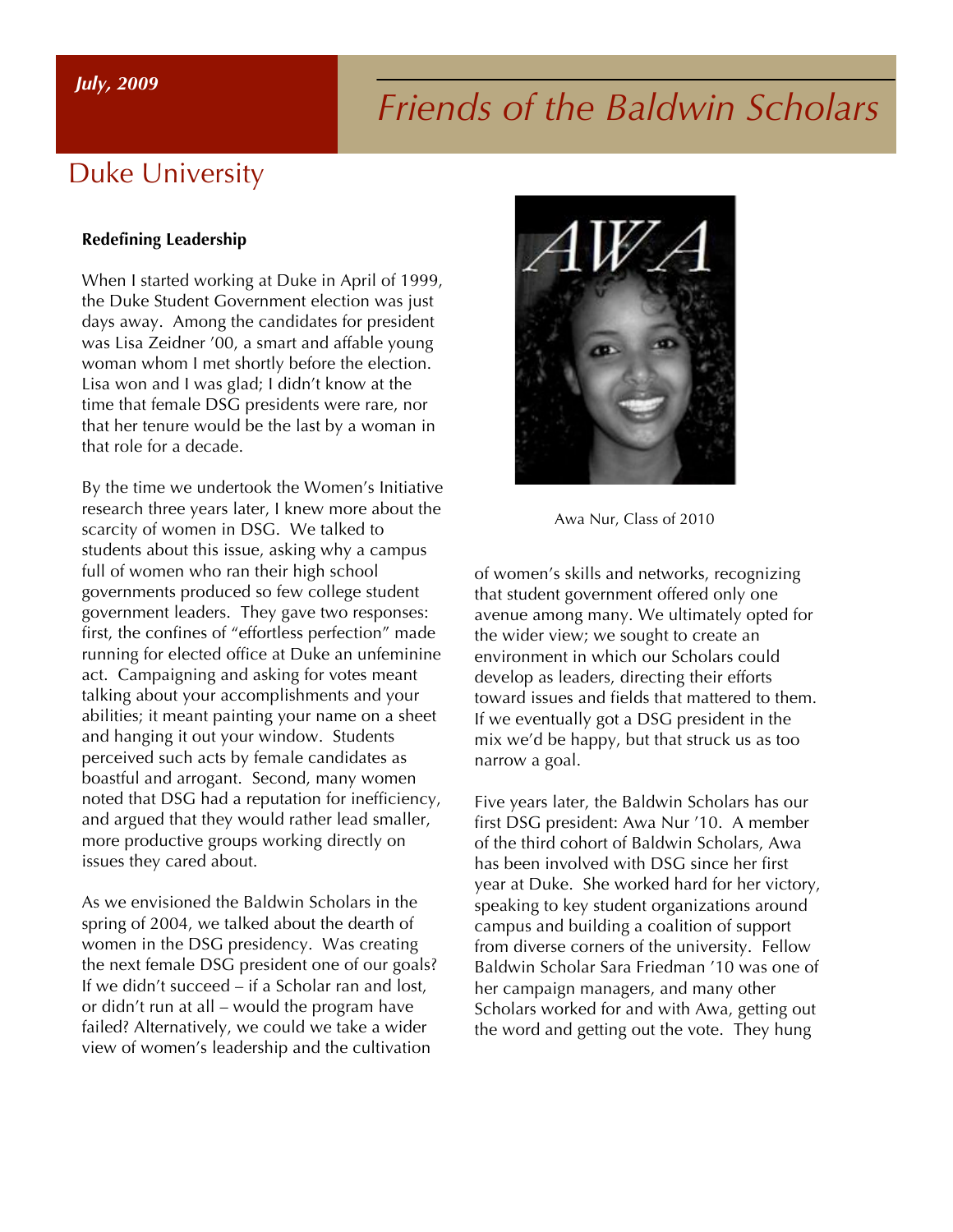banners with Awa's name, tabled in the Marketplace and on the Plaza, and used Facebook to spread the word. This kind of cooperation and collective action has been all too uncommon among Duke women, and we are thrilled that it came together for Awa.

The day after Awa's victory, many people congratulated me, Colleen and Emily. They saw her victory as visible proof of the program's success. While it gratified us too, we still insist on the wide view of women's leadership; we want to know how the program transforms all our Scholars and how they in turn transform the environment at Duke for all undergraduate women. We got answers to some of those questions in our first program review, commissioned by President Brodhead and carried out in the fall of 2009 by Sally Deutsch (chair), Bob Cook-Deegan, Chandra Guinn, Kathy Hollingsworth and Ann-Marie Rasmussen. This committee put an enormous amount of work into a careful evaluation of our program, and we are deeply grateful for the care and dedication they showed. They spoke with many of the Scholars, with faculty who have taught in the program, and with women who were instrumental in its founding.

The review is a rich and lengthy document whose nuances cannot be captured in a paragraph or two. Its overall conclusion is that "the program is working, by every metric: enhanced networking, confidence and self-knowledge; awareness of women's and leadership issues; integrating the facets of the undergraduate experience; engaging meaningfully with diversity, and creating a culture of research." The review committee recommended the continuation of the Baldwin Scholars program at its present size and funding level, a recommendation accepted by President Brodhead. Though the program leadership will not change, we are moving administratively into the Provost's area, specifically under the purview of the Dean and Vice-Provost of Undergraduate Education, Steve Nowicki.

The review committee gave much attention to questions of women's leadership. They noted that the Scholars were not settling for an "alpha male" model of leadership; instead, they were redefining leadership to include more participatory and inclusive models both inside and outside traditional structures of power. Awa's campaign provides one example, but they found many others. The committee encouraged us to be more explicit in our multiple definitions of leadership, to not merely "let a thousand flowers bloom" but to work more closely with other leadership programs on campus and to consider adding more intellectual content to the sophomore year experience. Specifically, they want us to push the Scholars to define leadership for themselves earlier in the program, grounding them in history and scholarship while also allowing them freedom to create individualized approaches.

We agreed with this feedback from the committee: it's time to be more explicit about leadership. We'll be working on this during the 2009-2010 school year, and will keep you posted on our progress. In the meantime, we are gratefully marking two milestones: the first woman elected as DSG president in a decade (go Awa!), and our successful program review. Thanks to all of you for your support of the program and the Scholars in their first five years; you've been a key part of our success and we hope you will continue to offer your thoughts and ideas.

Donna Lisker, Co-Director of the Baldwin Scholars Program

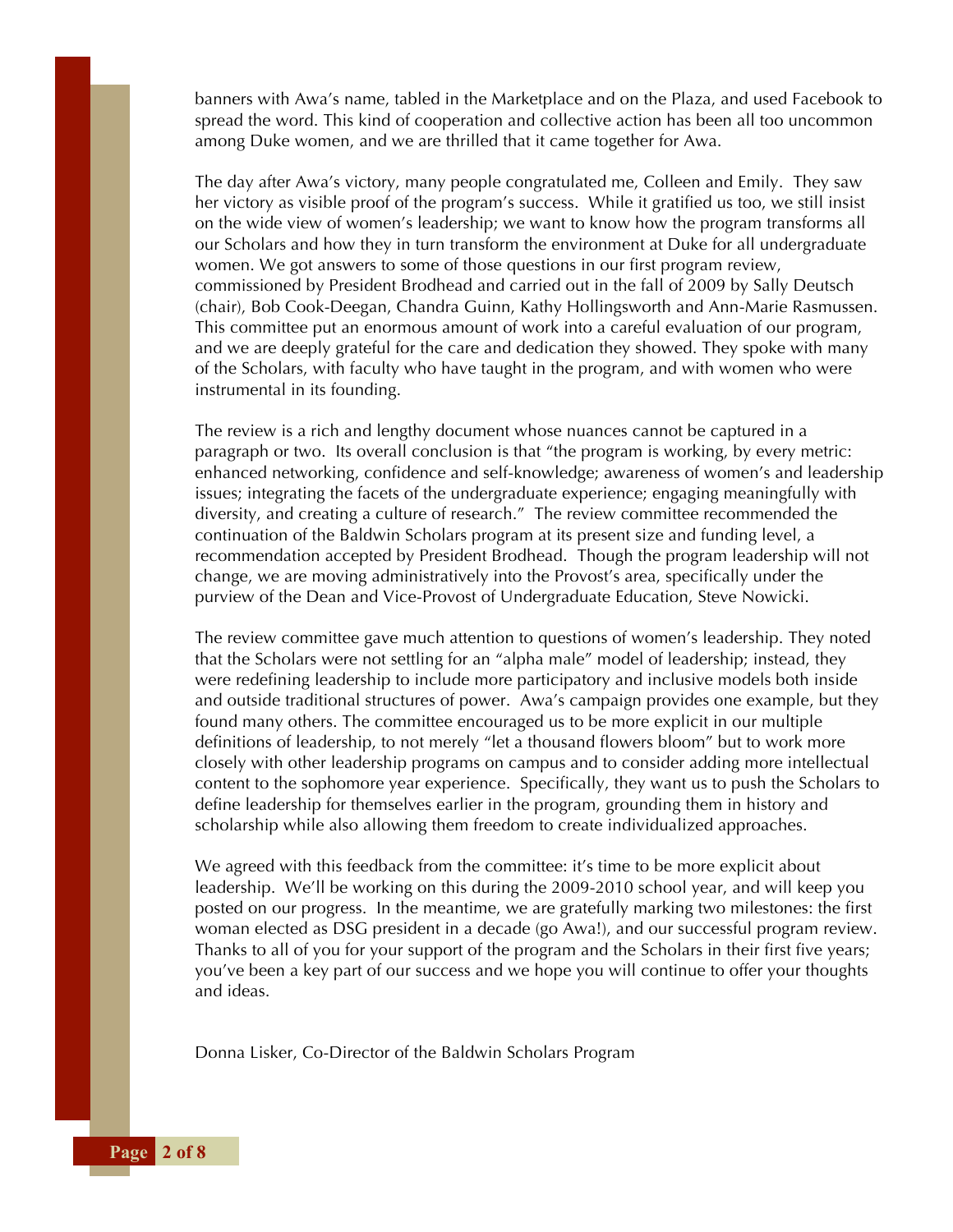### *Mariane Pearl*

Mariane Pearl gave a public lecture at Duke on March 24, 2009 as the fourth annual event of the Jean Fox O'Barr Distinguished Speaker Series. Ms. Pearl is a journalist and the wife of murdered *Wall Street Journal* reporter Daniel Pearl. She wrote *A Mighty Heart*, which was made into a film starring Angelina Jolie. Most recently, she has traveled the world for Glamour magazine, writing profiles of courageous women; her latest book is titled *In Search of Hope*.

Ms. Pearl had dinner with event co-sponsors and special guests preceding the lecture. At a dessert reception, Baldwin Scholars heard her talk about her journalism career and the hope that sustains her personally and professionally.



## *Nicholas Kristof*



*New York Times* columnist and Pulitzer Prizewinning journalist Nicholas Kristof will speak at Duke on Thursday, September 17 at 7:30p.m. in Page Auditorium. Kristof has a new book due out in September titled *Half the Sky: Turning Oppression into Opportunity for Women Worldwide.*

This event will mark the first partnership between Baldwin Scholars and the Duke chapter of WISER (Women's Institute for Secondary Education and Research). WISER is dedicated to maintaining a strong academic program for girls in Muhuru Bay, Kenya that fosters a spirit of inquiry, intellectual independence and enthusiasm for learning.

Kristof will be the fifth annual Jean Fox O'Barr Distinguished Speaker. We are indebted to the generosity of Laura Ellen Muglia (T '76) for this speaker series.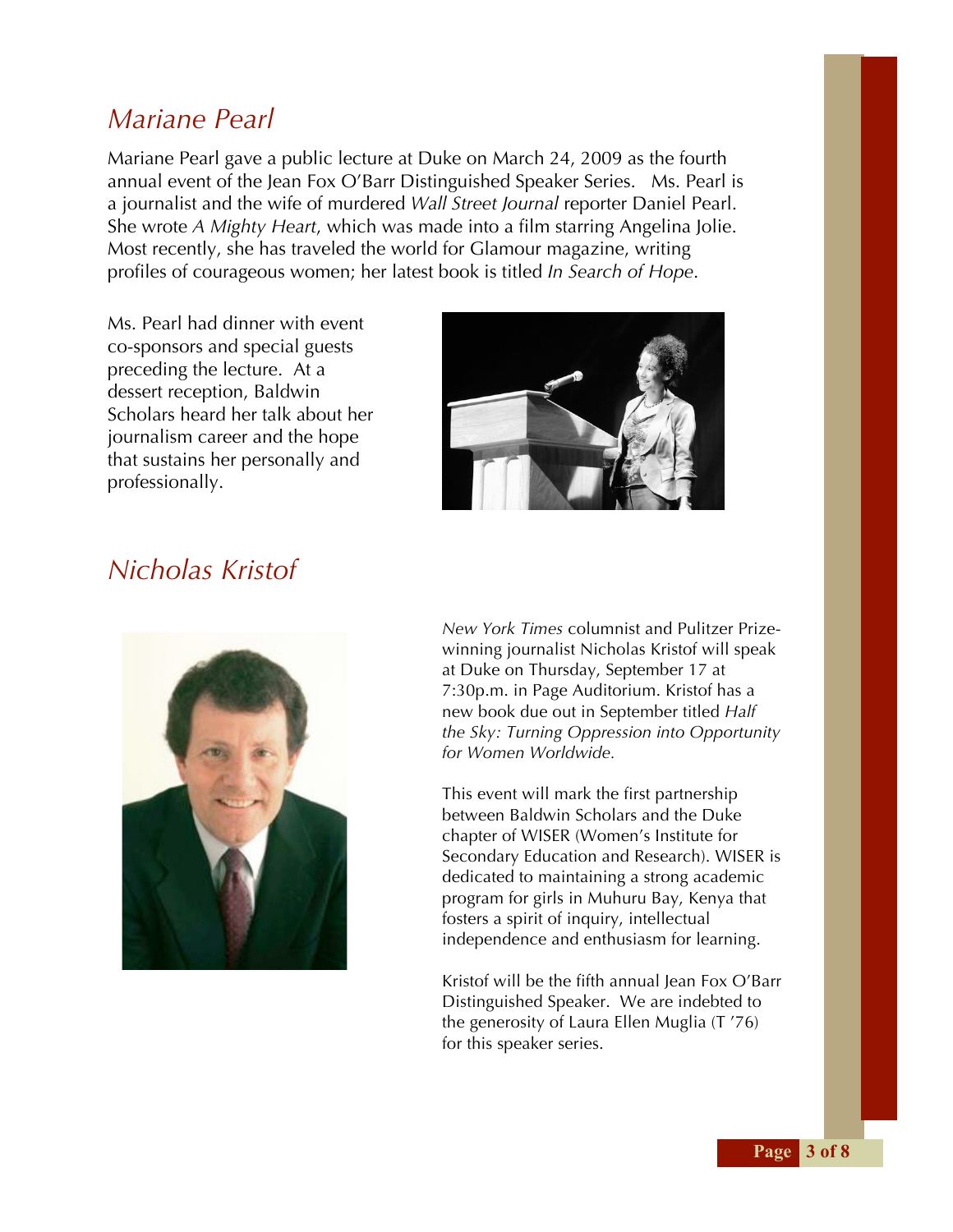### *Congratulations, Class of 2009!*



Front row (L to R): Marian Dickinson, Maddie McKeever, Kristen Stortz, Tyla Fowler, Roshen Sethna, Ahsha Merson, Rosanna Myers, Lindsay Bayham Back row (L to R): Aria Branch, Odera Umeano, Katie Wear, Liz Victor, Merri Estren, Sarah Sham, Meredith Metcalf, Sasha Stein, Aubrey Bonhivert, Leah Hill

On May 8, we celebrated the Class of 2009 with a ceremony and celebration in the East Duke Building. We now have 36 young alumnae out in the world!

Commencement is the perfect term for this event as students bring their undergraduate experience to a close and prepare to open the next chapter of their lives, with a firm foundation provided by their families, Duke University, and the Baldwin Scholars program.

Though the struggling economy challenged the class of 2009, they still did very well. Several our Scholars start work this summer and fall at organizations including Morgan Stanley, JP Morgan, Teach for America, LEK Consulting, Duke University and Duke University Medical Center. Others begin graduate school at Harvard Law, Duke Medical School, and Columbia University. One Scholar will continue to develop her start-up company, another will work in sustainable real-estate development, and another will be going to Ghana on a Fulbright research fellowship. We are very proud of all of them.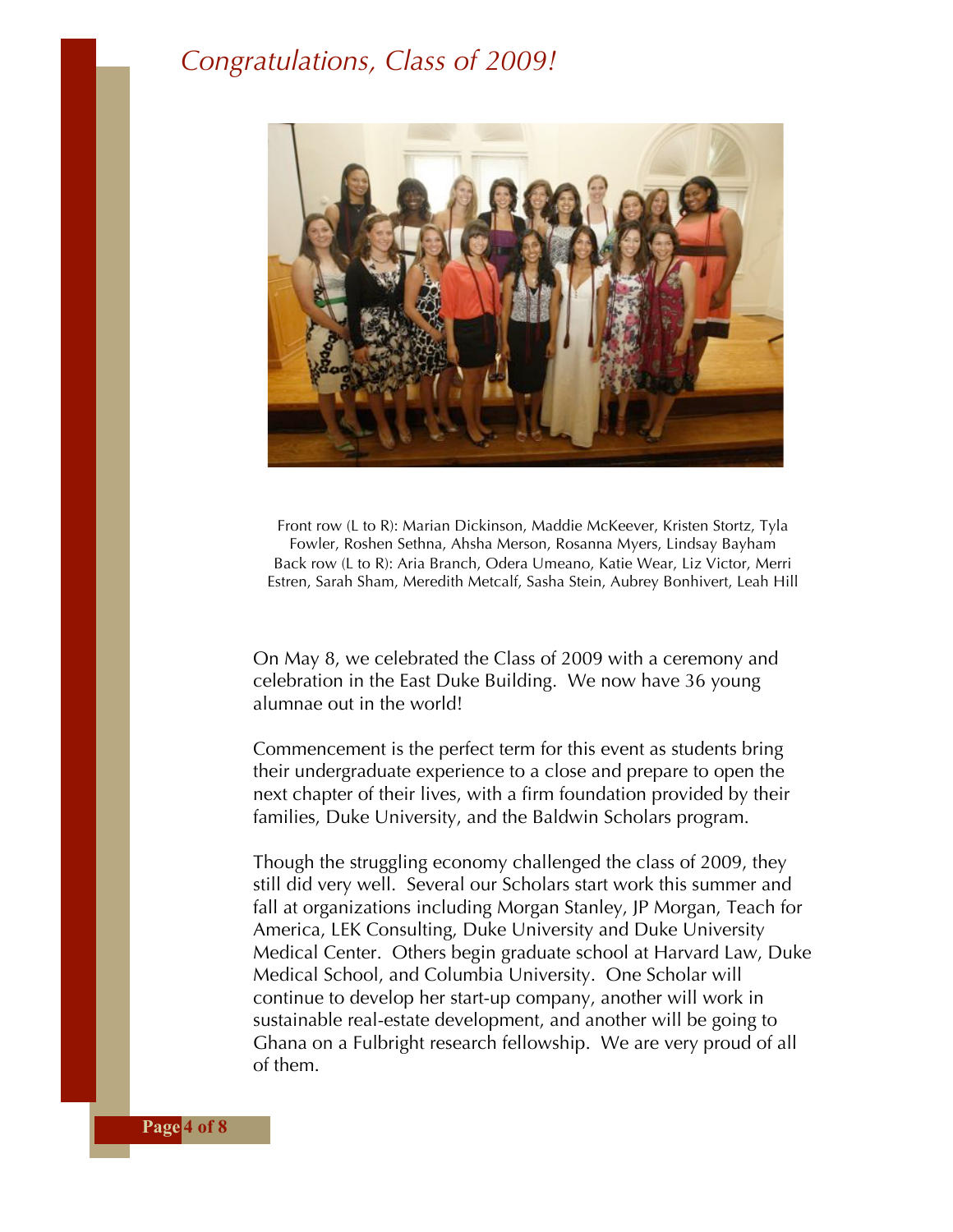## *Unsung Heroine Award*

The Unsung Heroine Award (credit to Emory University for the idea!) was created in 2008. This award, given by the Baldwin Scholars, recognizes a woman who has demonstrated extraordinary dedication to issues that face women at Duke or in the larger community, but whose efforts have not received formal recognition. Nominees can be Duke undergraduate or graduate students, alumnae, faculty, staff, or retirees.

Four individuals were nominated this spring for the second annual award: Dr. Jacqueline Looney, Senior Associate Dean of Graduate Programs, Harley Gould ('09), Yaoli Pu ('10), and Mary Ellen Koran ('09).

A small committee of Baldwin Scholars selected Mary Ellen Koran for her leadership in the Pratt School of Engineering; Mary Ellen held significant roles in the Engineering Student Government, in the creation of a student research journal, and in community service.

All nominees were recognized at the Student Affairs leadership awards ceremony in April and received copies of their nomination letters. Mary Ellen also received a restaurant gift certificate and is featured on the Baldwin Scholars website.

### *KonKolics in Kenya*

Elizabeth KonKolics, Class of 2011 Baldwin Scholar, is in Kenya this summer with DukeEngage. The following is a post from her blog.



#### Friday, June 19<sup>th</sup>: When Alice Said She Couldn't

Today the Ambalemba Rafiki group was meeting. I brought my newly made Alphabet chart and Common Words charts. There were nine women in attendance and all were looking to me for direction.

I started with the alphabet. We went through each letter and practiced saying the sounds. Then on a large poster, I wrote the word 'apple.' For each letter in the alphabet the ladies provided me with an English word. After I wrote 'baby' I handed the pen to Alice, the woman sitting next to me. She said "Hapana. I don't know how to write."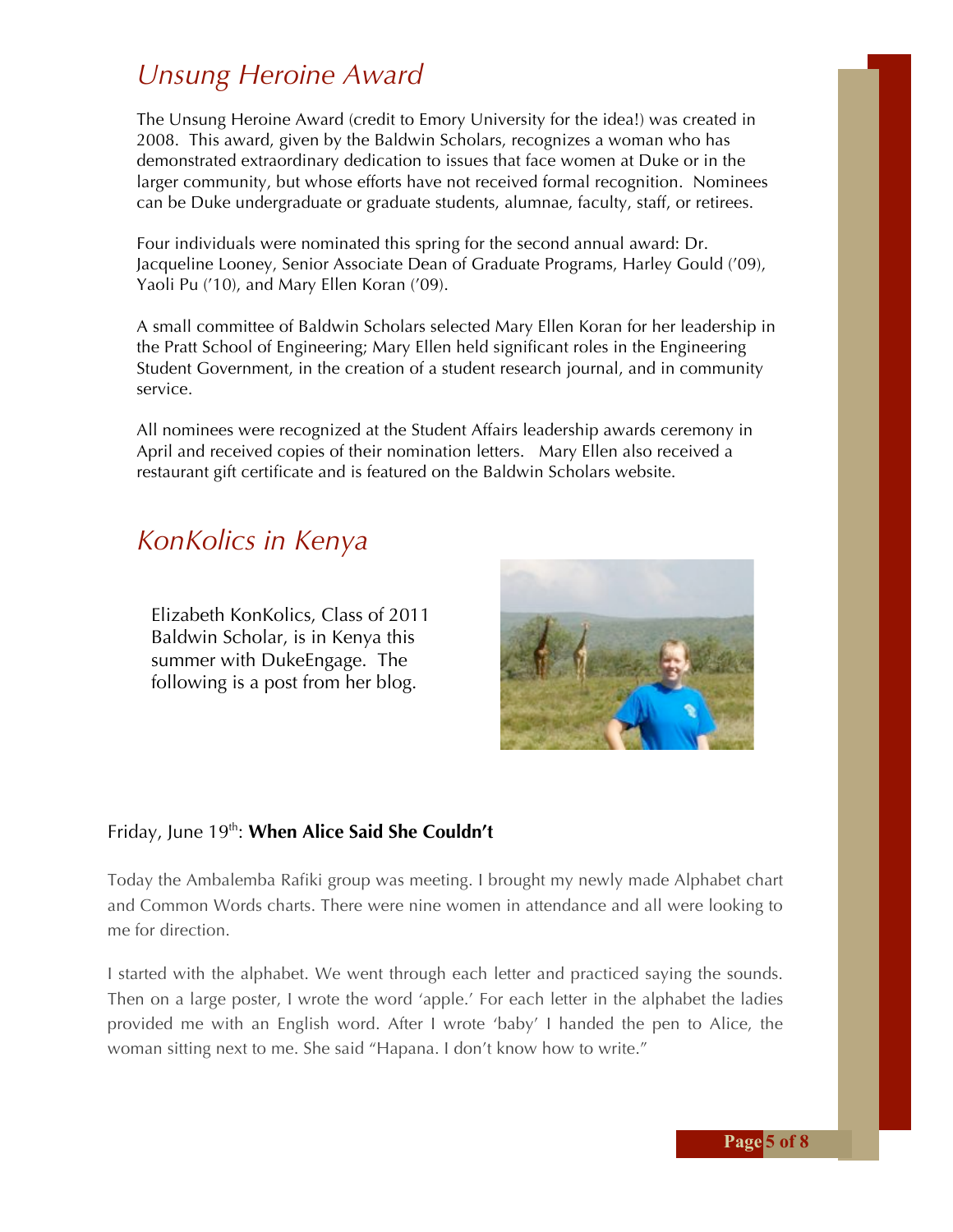I said, "Alice, yes you do!" She wouldn't hold the pen however, so she passed it to the next woman in the circle. Each woman wrote the words the other women said. They helped each other spell the words, and pointed to the letters on the alphabet chart if one of the ladies couldn't remember what a letter looked like.

The pen then arrived back at Alice. She took the pen and another woman spelled 'kitchen' to her. She wrote the entire word, struggling with the letters a bit, but finishing just great. I smiled to her a very large smile when she passed the pen on.

We went through the entire alphabet and had a list of about 40 words. All the women had contributed words and their handwriting. I looked at the chart with a great amount of pride. All the words were in English and the women had helped each other.

My next game was to pass around my handkerchief (which I had rolled into a ball and put a rubber band around) and have everyone say their name and something about themselves. These women need to get to know each other. We laughed and smiled—especially once we were trying to point at everyone and say her name. I know these women need to become a support system for each other and today laughing with them was really special and a step towards that goal.

Finally I wrote each woman's name on a slip of paper and had everyone draw a slip. Then the ladies wrote a letter to the woman's whose name was on their slip of paper. This was a chance for the women to express themselves, as well as talk about their families, and practice their writing and reading.

Some wrote their letters very quickly, with few spelling errors. Others copied a letter I wrote for them first. All finished their letters and handed them to their new sister. Everyone received and read their letters and smiled.

I was so happy. I was so proud. Alice and Elizabeth who can barely write, wrote several words each on a big chart, laughed with me, and wrote letters—in English—to a new sister.

Isabel helped Rosemary read her letter and all helped each other spell the longer words. They kept referring to my alphabet chart and Becky helped translate my English to Kiswahili for Agnus and Catherine.

We all contributed. We all wrote a letter and we all received one.

Plus, Alice did exactly what she said she couldn't.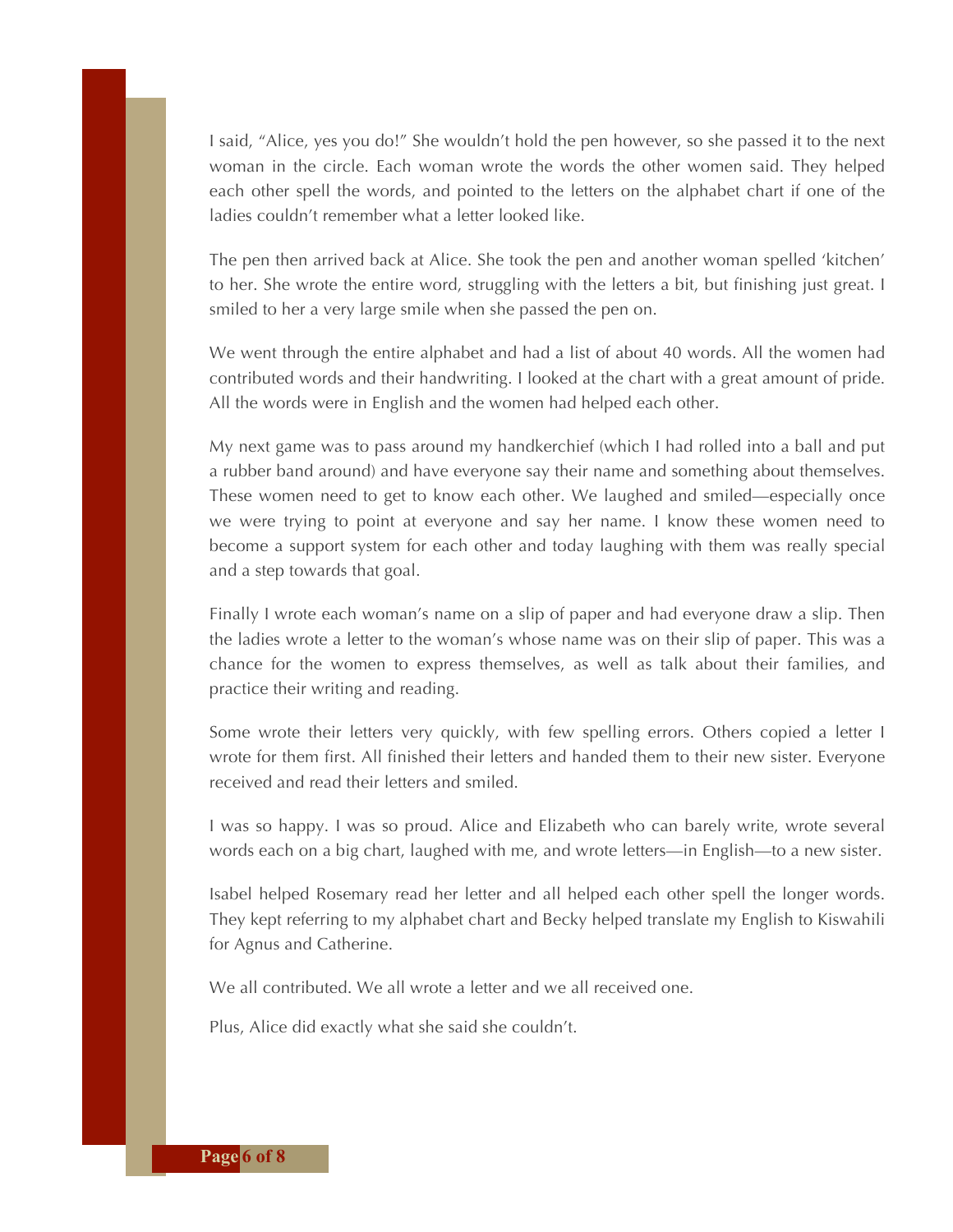## *Baldwin Alumnae Spotlight*

Rachel Shack, Class of 2008 Baldwin Scholar, taught second grade in a rural Louisiana parish through Teach for America.

"I never thought the time would come for my YEAR END update... but here I am, already a couple weeks out of school and alive to tell about it. I've had a little time to step back and reflect...it was such a rollercoaster of a year.

Honestly, most days from spring break until the end of the year were pretty rough. The kids had spring fever (x100) and their behavior was insane. It made me more antsy to get to summer, just because I knew that my START to the year next year would be SO different that I could hopefully avoid these outbursts later on in the year next time. By the end of April, it wasn't "too late" to improve or to work harder, but it was too late to really change my students' mindsets about their day-to-day behavior and consequences. So many things about this year made me think about how I'm going to do things differently/better next year... I guess making these mistakes and suffering through those kinds of days is what it takes to make the second year better.

One story that reflects the growth and the struggles for myself and my class occurred one day at recess. Sarah Knox (one of my good friends who taught 1st grade down the hall) had a student who was throwing a huge fit, so I took him with my class to recess (but had him stand by me). Wilbert, a boy in my class who used to be my BIGGEST behavior issue at the beginning of the year- constantly throwing tantrums, crying, screaming, etc- came up to this 1st grade boy and proceeded to tell him the coping mechanisms he has learned to use when he is angry (taking a deep breath, drawing a picture of his feelings). Then, without any prodding or initiating by me, he leaned over to the 1st grader and said "You know, Jakeem, you also get to have a lot more friends when you're not angry all the time." I was so incredibly proud that he had this realization and brought it all together. I thought it was so insightful and a huge step. I hope he can carry that forward to 3rd grade.

On average, my kids grew 1.53 grade levels in reading this year. Who knows what they could have done if I had had better management and more consistent control the whole year...but overall I'm so proud of them. The thing I am proudest of is how my kids' character developed (although it definitely followed the pattern of a step forward and 2 steps back...but it's all about the "little victories") and how they internalized the lessons I tried to teach them. By the end of the year, there were still fights and some meanness, but there was also incredible teamwork, encouragement, and high expectations for each other. They bragged about helping each other, having integrity, or being the most wellbehaved class, with no fights, at recess.

The last day of school summed it up in the most perfect way-- one of our classroom themes this year was "becoming champions," so I made a playlist on my ipod with a bunch of songs with "champion" in it. We had a huge dance party to the music and all the kids held hands in a big circle and took turns going into the middle to show off their